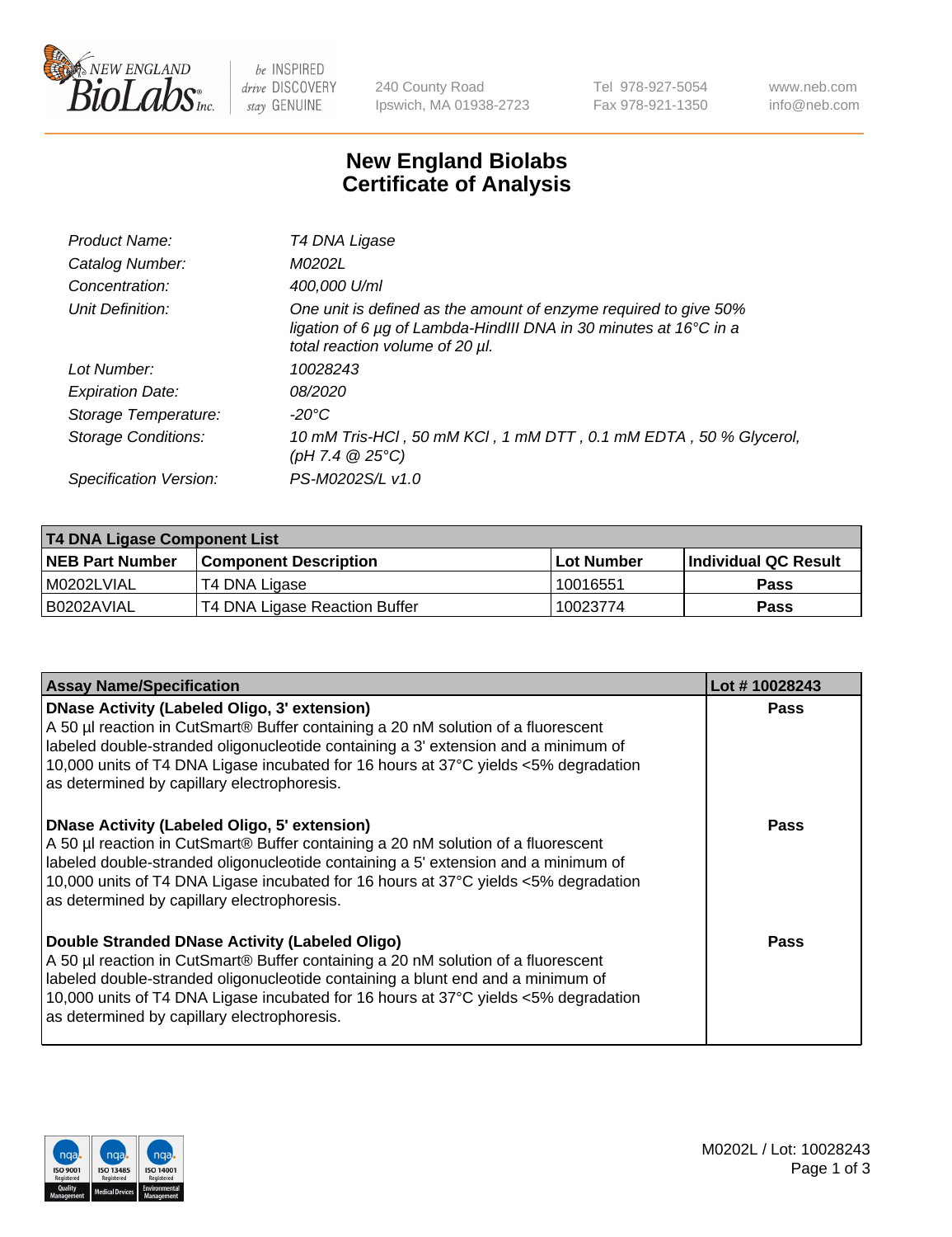

be INSPIRED drive DISCOVERY stay GENUINE

240 County Road Ipswich, MA 01938-2723 Tel 978-927-5054 Fax 978-921-1350

www.neb.com info@neb.com

| <b>Assay Name/Specification</b>                                                                                                                                                                                                                                                                                                                                                                             | Lot #10028243 |
|-------------------------------------------------------------------------------------------------------------------------------------------------------------------------------------------------------------------------------------------------------------------------------------------------------------------------------------------------------------------------------------------------------------|---------------|
| <b>Endonuclease Activity (Nicking)</b><br>A 50 µl reaction in NEBuffer 1 containing 1 µg of supercoiled PhiX174 DNA and a<br>minimum of 2000 units of T4 DNA Ligase incubated for 4 hours at 37°C results in <10%<br>conversion to the nicked form as determined by agarose gel electrophoresis.                                                                                                            | <b>Pass</b>   |
| <b>Exonuclease Activity (Radioactivity Release)</b><br>A 50 µl reaction in NEBuffer 1 containing 1 µg of a mixture of single and<br>double-stranded [3H] E. coli DNA and a minimum of 2000 units of T4 DNA Ligase<br>incubated for 4 hours at 37°C releases <0.1% of the total radioactivity.                                                                                                               | <b>Pass</b>   |
| Ligation and Recutting (Terminal Integrity, Digested DNA)<br>A 20 µl reaction in 1X T4 DNA Ligase Reaction Buffer containing 2 µg of Lambda<br>DNA-HindIII Digest and a minimum of 4000 units of T4 DNA Ligase incubated for 16<br>hours at 37°C results in >95% ligation of the DNA fragments as determined by agarose<br>gel electrophoresis. Of these ligated fragments, >95% can be recut with HindIII. | <b>Pass</b>   |
| <b>Non-Specific DNase Activity (16 Hour)</b><br>A 50 µl reaction in NEBuffer 1 containing 1 µg of CIP-treated Lambda-HindIII DNA and<br>a minimum of 2000 units of T4 DNA Ligase incubated for 16 hours at 37°C results in a<br>DNA pattern free of detectable nuclease degradation as determined by agarose gel<br>electrophoresis.                                                                        | <b>Pass</b>   |
| <b>Protein Concentration (A280)</b><br>The concentration of T4 DNA Ligase is 0.4 mg/ml +/- 10% as determined by UV<br>absorption at 280 nm. Protein concentration is determined by the Pace method using<br>the extinction coefficient of 57,675 and molecular weight of 55,292 daltons for T4<br>DNA Ligase (Pace, C.N. et al. (1995) Protein Sci., 4, 2411-2423).                                         | <b>Pass</b>   |
| <b>Protein Purity Assay (SDS-PAGE)</b><br>T4 DNA Ligase is ≥ 95% pure as determined by SDS-PAGE analysis using Coomassie Blue<br>detection.                                                                                                                                                                                                                                                                 | <b>Pass</b>   |
| qPCR DNA Contamination (E. coli Genomic)<br>A minimum of 2000 units of T4 DNA Ligase is screened for the presence of E. coli<br>genomic DNA using SYBR® Green qPCR with primers specific for the E. coli 16S rRNA<br>locus. Results are quantified using a standard curve generated from purified E. coli<br>genomic DNA. The measured level of E. coli genomic DNA contamination is ≤ 1 E. coli<br>genome. | <b>Pass</b>   |
| <b>RNase Activity (Extended Digestion)</b><br>A 10 µl reaction in NEBuffer 4 containing 40 ng of a 300 base single-stranded RNA<br>and a minimum of 1 µl of T4 DNA Ligase is incubated at 37°C. After incubation for 16<br>hours, >90% of the substrate RNA remains intact as determined by gel electrophoresis                                                                                             | Pass          |